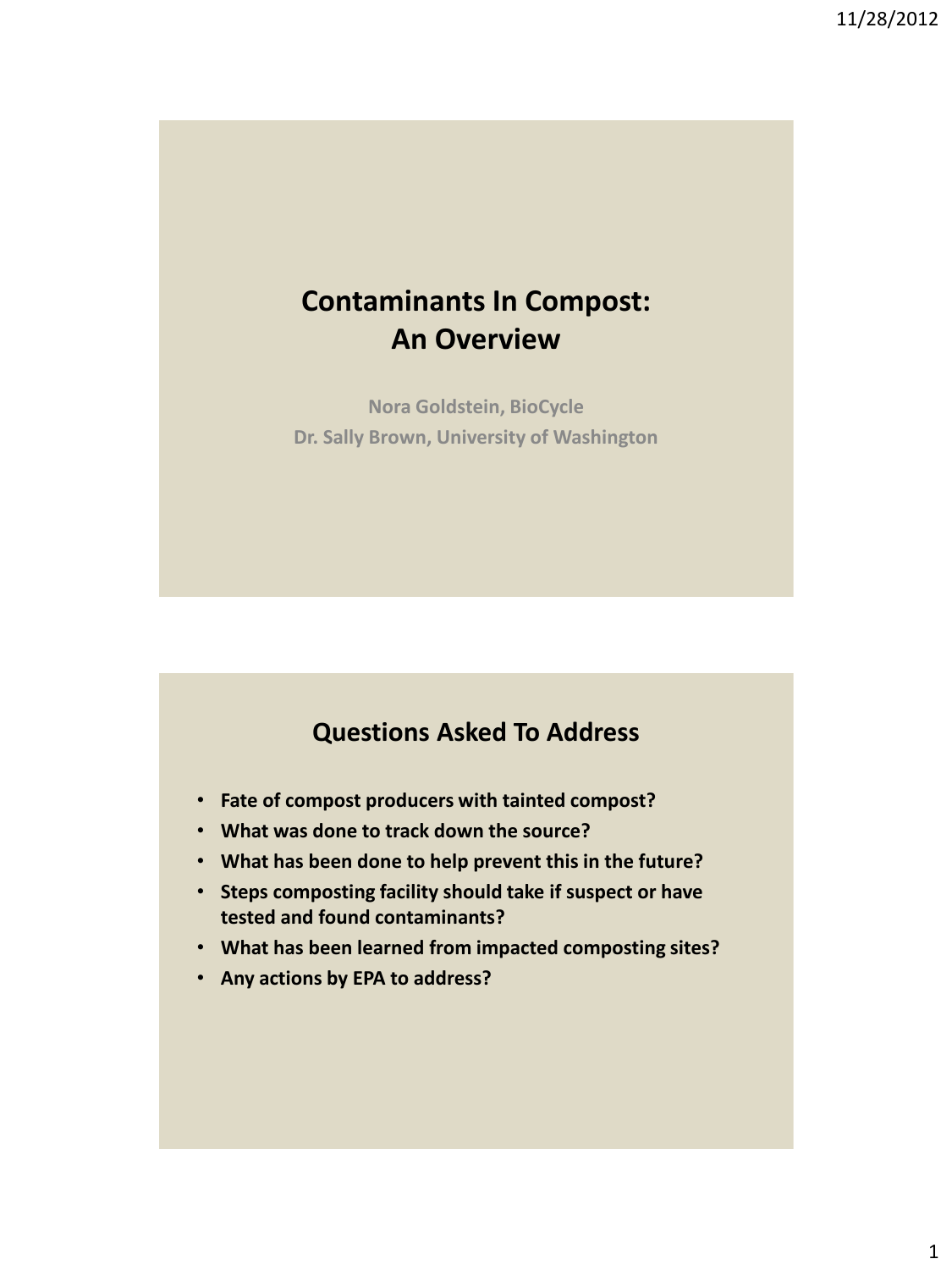### **Initial Points**

- **Lot of published resources to tap into**
- **Regulations for compost contaminants**
	- **Pollutant limits, such as lead, typically follow USEPA Part 503 rules**
	- **Physical contaminants typically established by states**
	- **No composting regulations for contaminants such as persistent herbicides**
	- **Pesticides and herbicides are regulated by different agencies**
- **Potential danger of contaminants to human health and environment — need to look at pathways**
- **Ubiquitous presence of many contaminants — level of exposure**
- **Because we can detect it, does that mean it is harmful?**

# Brownfields/urban soils:

- Will have contaminants
- Questions are
	- What are the contaminants and
	- How can they cause harm?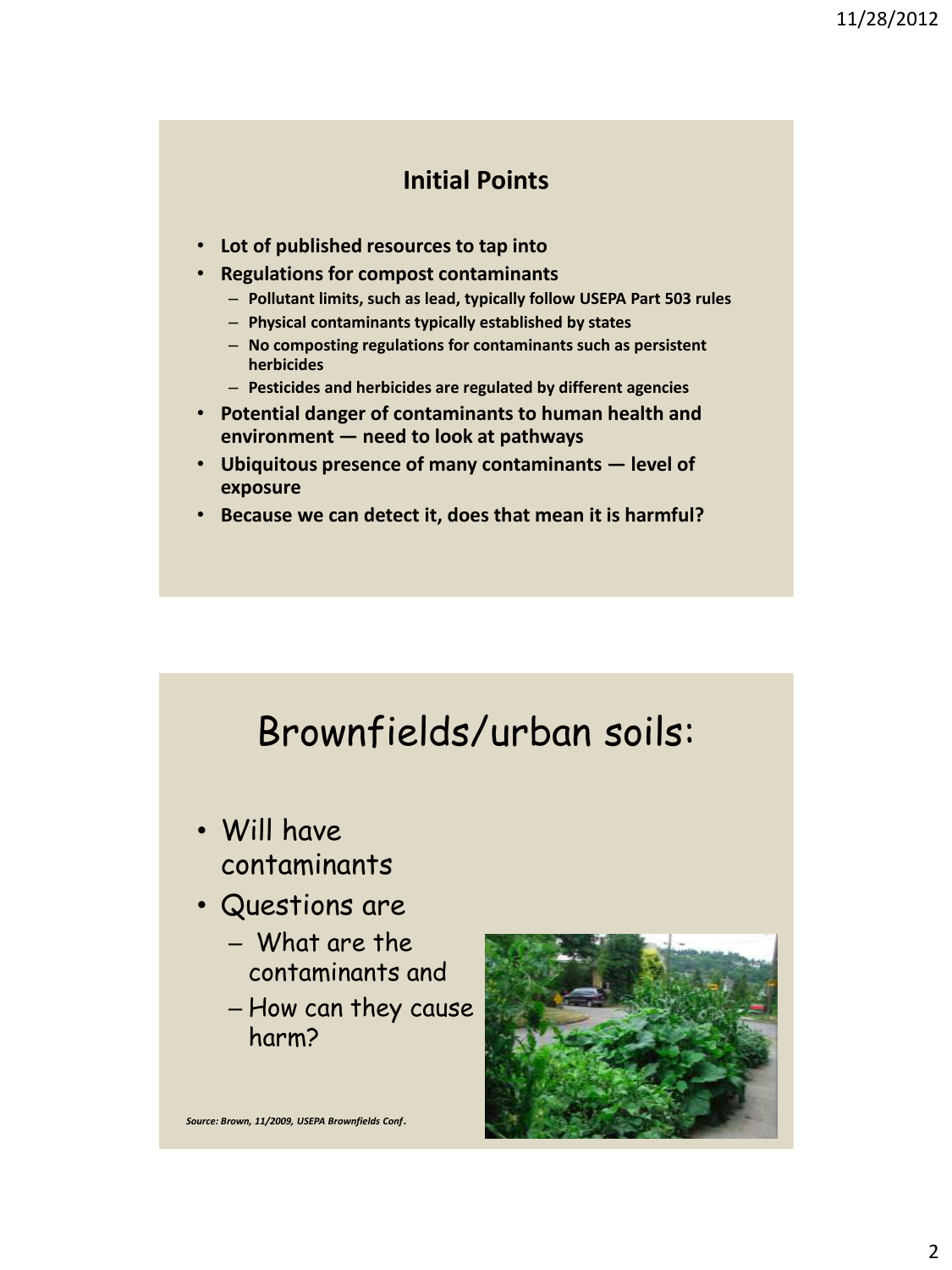# **Lead as a focus**

- Ubiquitous contaminant in urban soils
- Public concern
- Well researched re bioavailable versus total
- Bioavailability: Measure of portion of total contaminant that has potential to harm a living thing; bioavailable concentration of contaminant varies based on route of exposure and end receptor
	- Level of concentration in soils
	- Different pathways that can cause harm when exposed
	- Frequency of exposure by each pathway

*Source: Brown, 11/2009, USEPA Brownfields Conf*.; *"Urban Soil Contaminants and Remediation," BioCycle, 10/2009*

# Sources of Lead



*Source: Brown, 11/2009, USEPA Brownfields Conf*.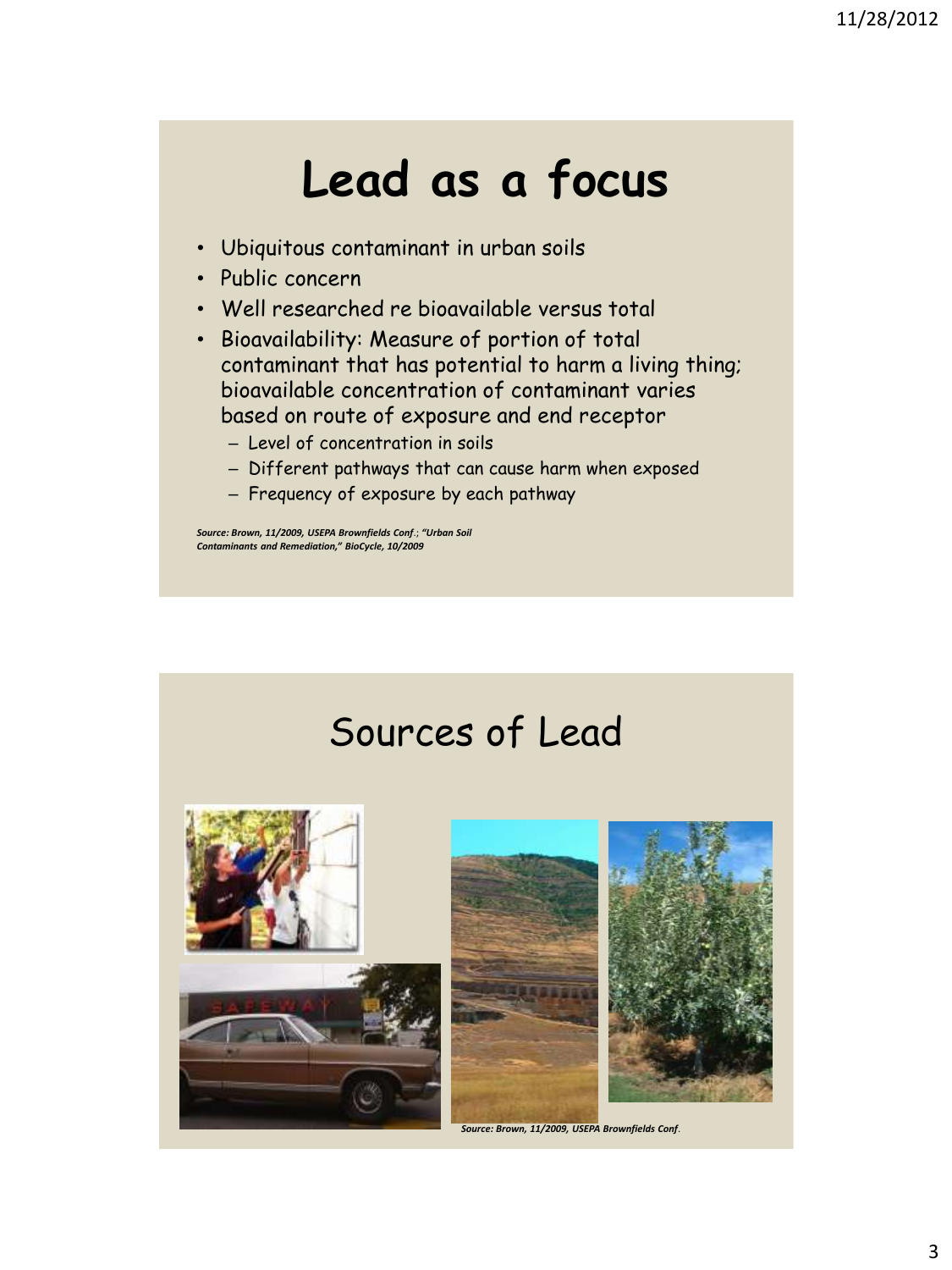# **Children primary focus**

- Children
	- 6 months to 6 years
- Children have a very high adsorption efficiency and growing bones
- Behavior makes them more likely to be exposed



*Source: Brown, 11/2009, USEPA Brownfields Conf*.

# But it is a whole different story when you eat food instead of dirt-



*Source: Brown, 11/2009, USEPA Brownfields Conf*.

- Three factors
	- How much Pb will the plant take up?
	- How much of the Pb in the food will be absorbed in the stomach?
	- How much of the diet consists of home grown food?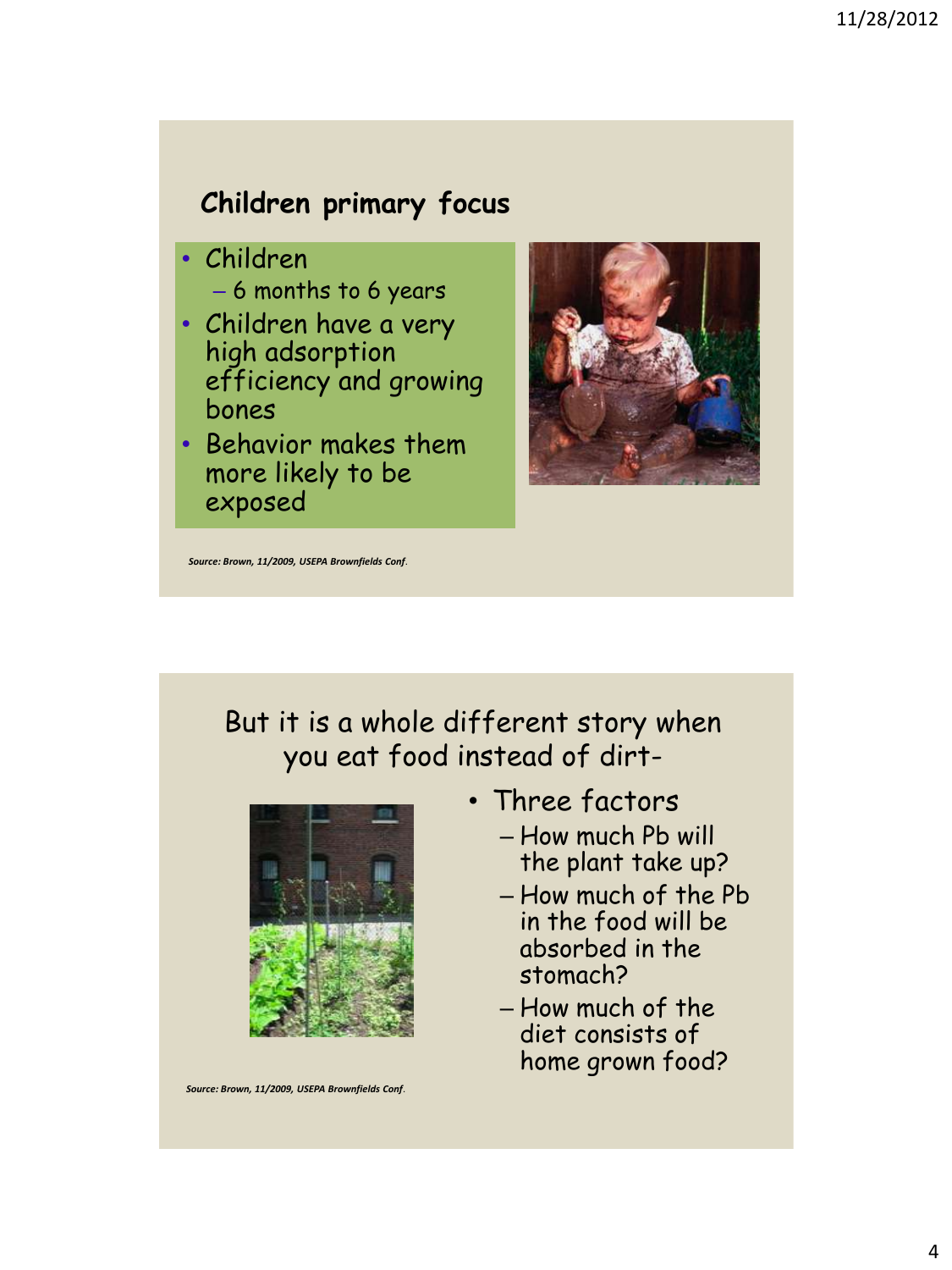| lead    |          |                                         |
|---------|----------|-----------------------------------------|
| Soil Pb | Plant Pb |                                         |
|         |          |                                         |
| 18.2    | 0.1      |                                         |
| 2900    |          |                                         |
|         |          | Plants don't take up very much<br>mg kg |

Superfund site was grass Truck farm was carrots Different plants will take up different amounts Lettuce, a known accumulator, at truck farm 0.6 ppm

*Source: Brown, 11/2009, USEPA Brownfields Conf*.

#### Urban soils tend to be compacted, low in organic matter, low in hutrients



# Compost improves soils, improves yields, and dilutes contaminants

*Source: Brown, 11/2009, USEPA Brownfields Conf*.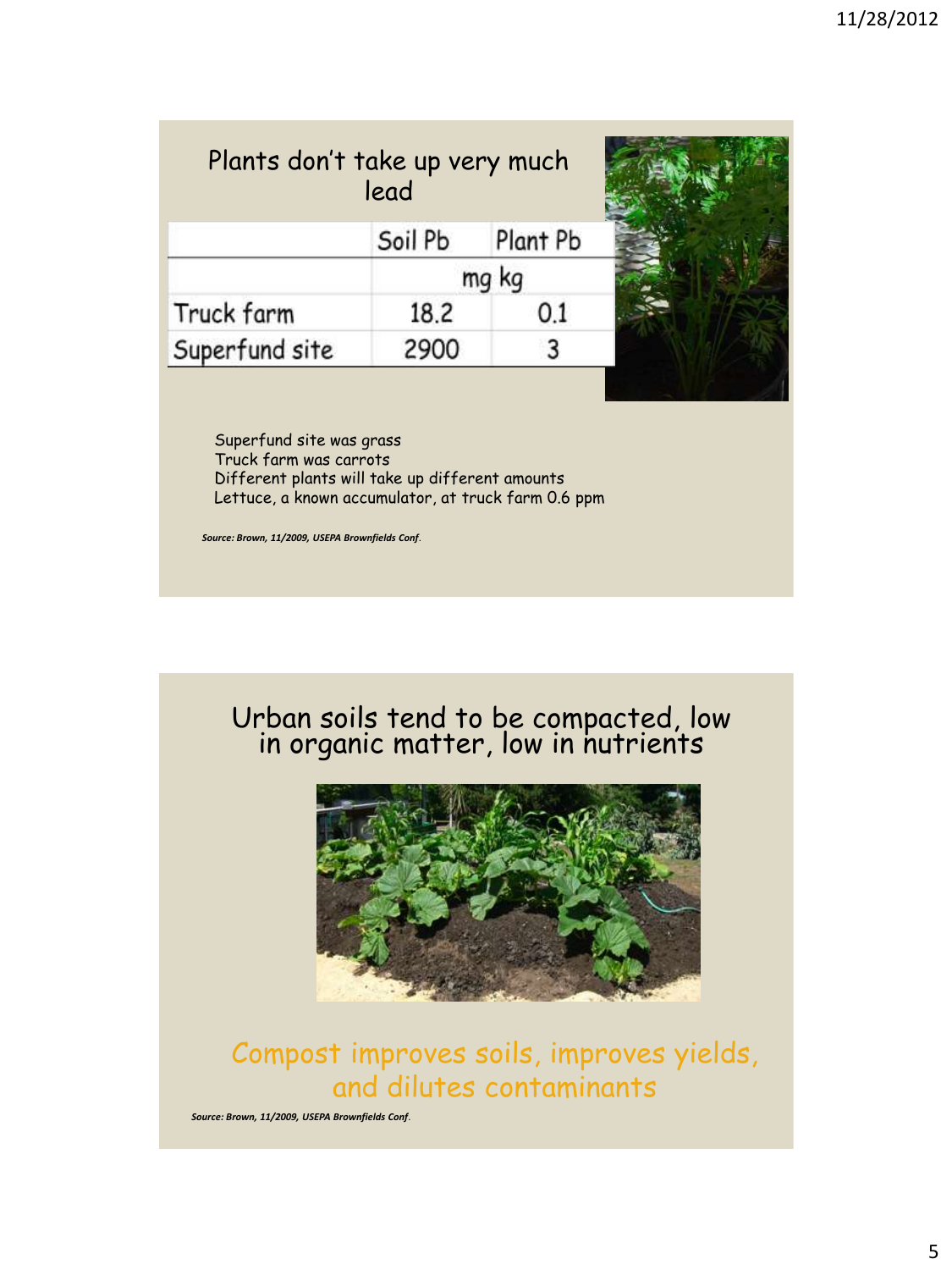

✔**Reduce level of exposure** ✔**Biosolids compost, pellets binds lead so not bioavailable**

*Source: Brown, 11/2009, USEPA Brownfields Conf*.





*Source: Brown, 11/2009, USEPA Brownfields Conf*.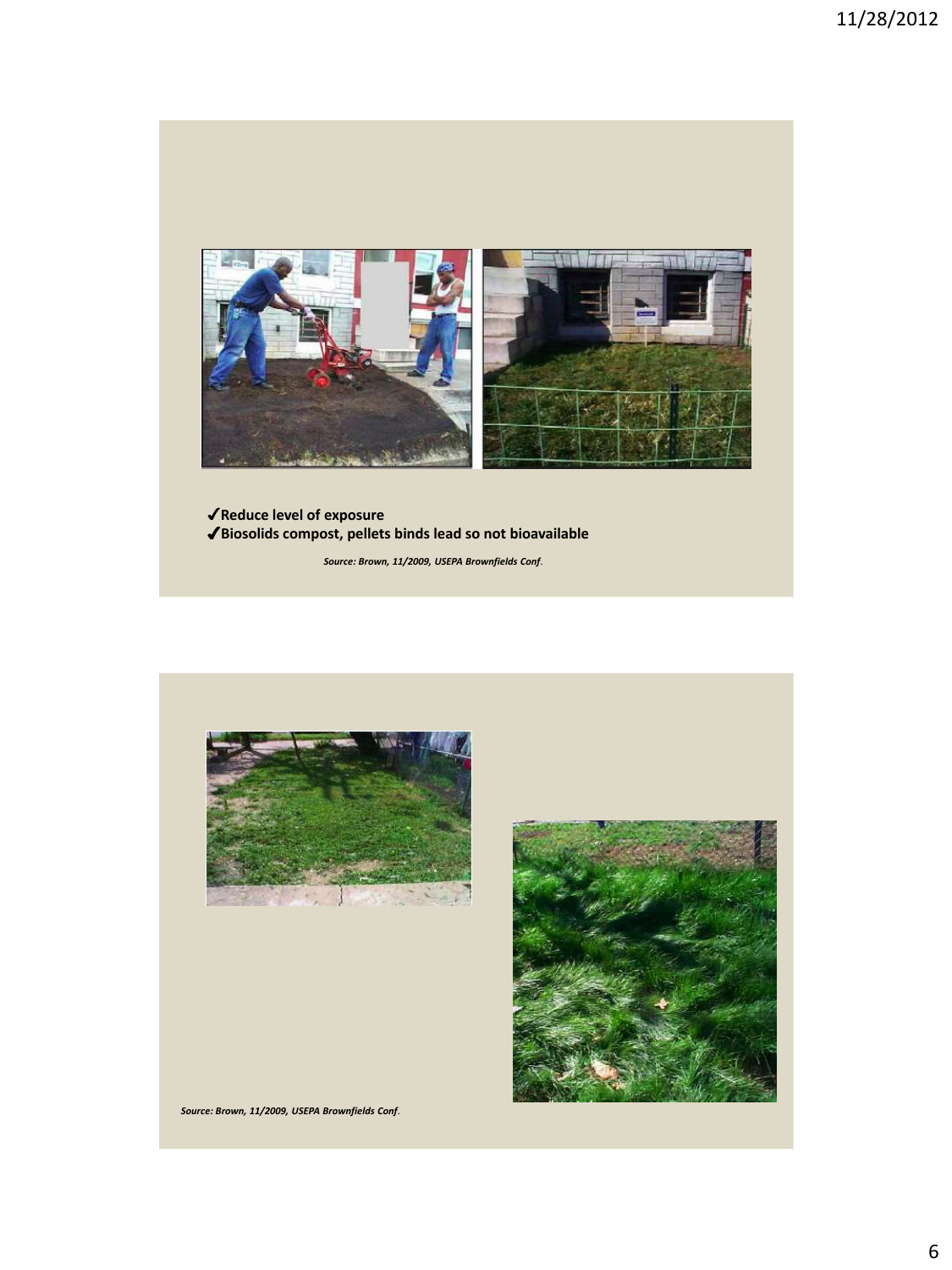# **Lead in City of Boston Compost**

- **Sampling data on incoming feedstocks?**
- **Sources of lead — primarily in soils**
- **Receipt of street sweepings, which can contain soil particles, which may have lead particles**
- **Definitely markets and end uses for compost with detected lead levels, e.g., where not human food chain pathway**
- **Urban soils need organic matter — follow known pathways regarding exposure**
- **Urban food/agriculture policy and practices**
- **Sampling protocols**

### **Fate of Compost Producers With Tainted Compost?**

- **One of original composting sites dealing with clopyralid in late 1990s changed management, but still operated**
	- **Lawsuit by City of Spokane, WA just settled in 2011 and reported this year. Article states city suffered \$4 million in damages — Dow gave City \$23,000 based on information released**
- **Typically, publicly-owned composting sites make reparations to impacted customers**
- **Rare that facilities actually shut down, but definitely do more public outreach/education on feedstocks accepted**
- **Do more sampling on front and back end**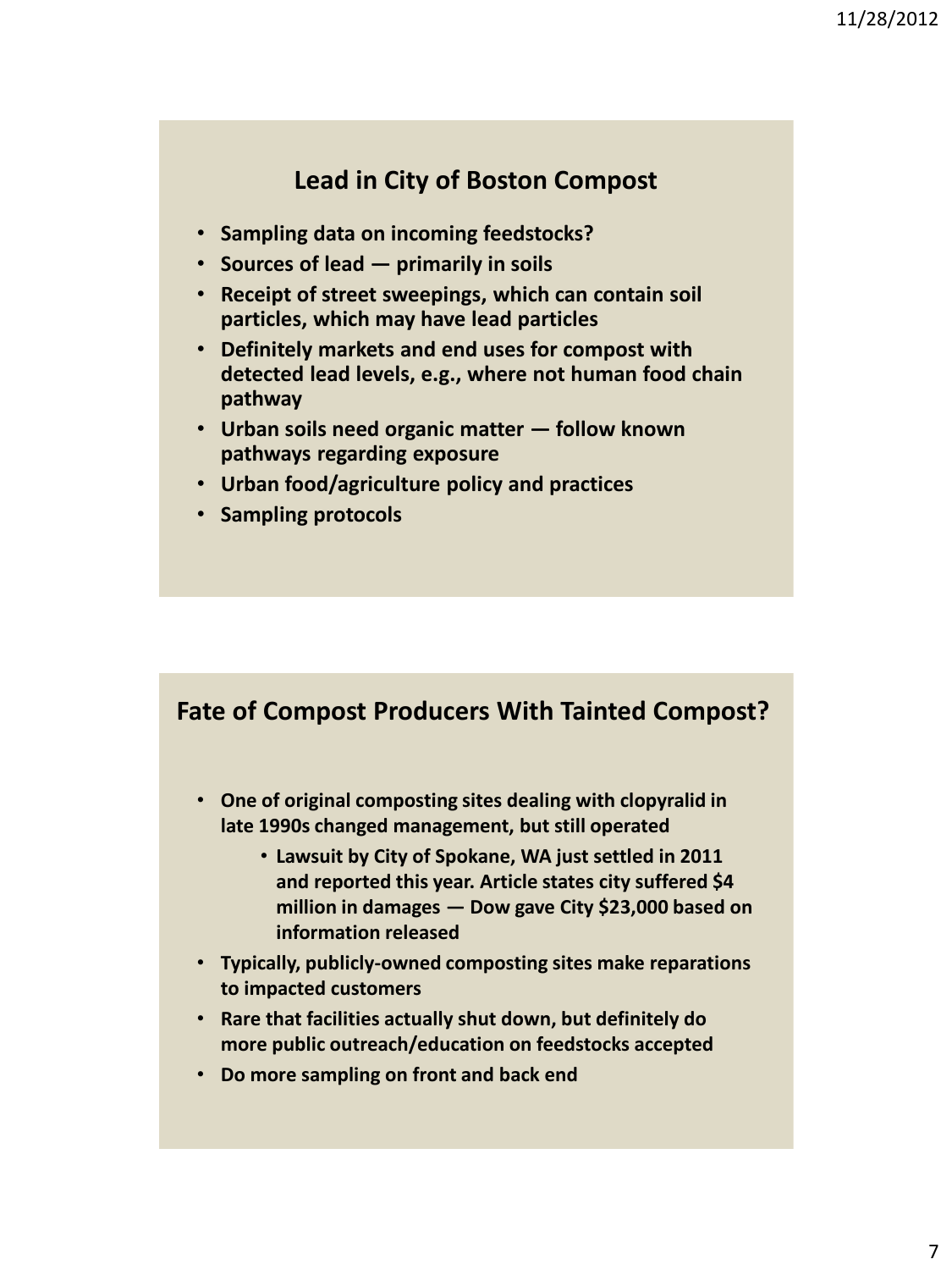#### **What Was Done To Track Down The Source?**

- **In instances BioCycle covered, shows up on impacted plants and crops**
	- **In Spokane, greenhouse grower contacted WSDA; determined damage not due to cultural practices, so sampled compost, etc.**
	- **At Washington State University, compost used in community gardens. Tracked it back to WSU's facility, and testing began** • **Subsequent year, tested soil to evaluate continued contamination**
- **In case of synthetic pyrethroid pesticide bifenthrin, showed up in routine inspection practices by organic regulators randomly testing wheat grass pulled from supermarket shelves. Ultimately traced to certified-organic yard trimmings compost used by grower**

# **What Has Been Done To Help Prevent This In The Future?**

- **State agriculture department regulations prohibiting use of clopyralid on commercial and residential lawns. Was allowed on golf courses that composted their own landscape trimmings**
- **Producers say they meet letter of the law by putting warnings on labels. That is being challenged now**
- **With Imprelis, EPA ordered Dupont in August 2011 to "immediately halt the sale, use or distribution" of the herbicide**
- **Major discussions going on now with EPA Office of Pesticides, State Pesticide Control Officials**
- **States, e.g., CA, have requests to register these products; important they be educated**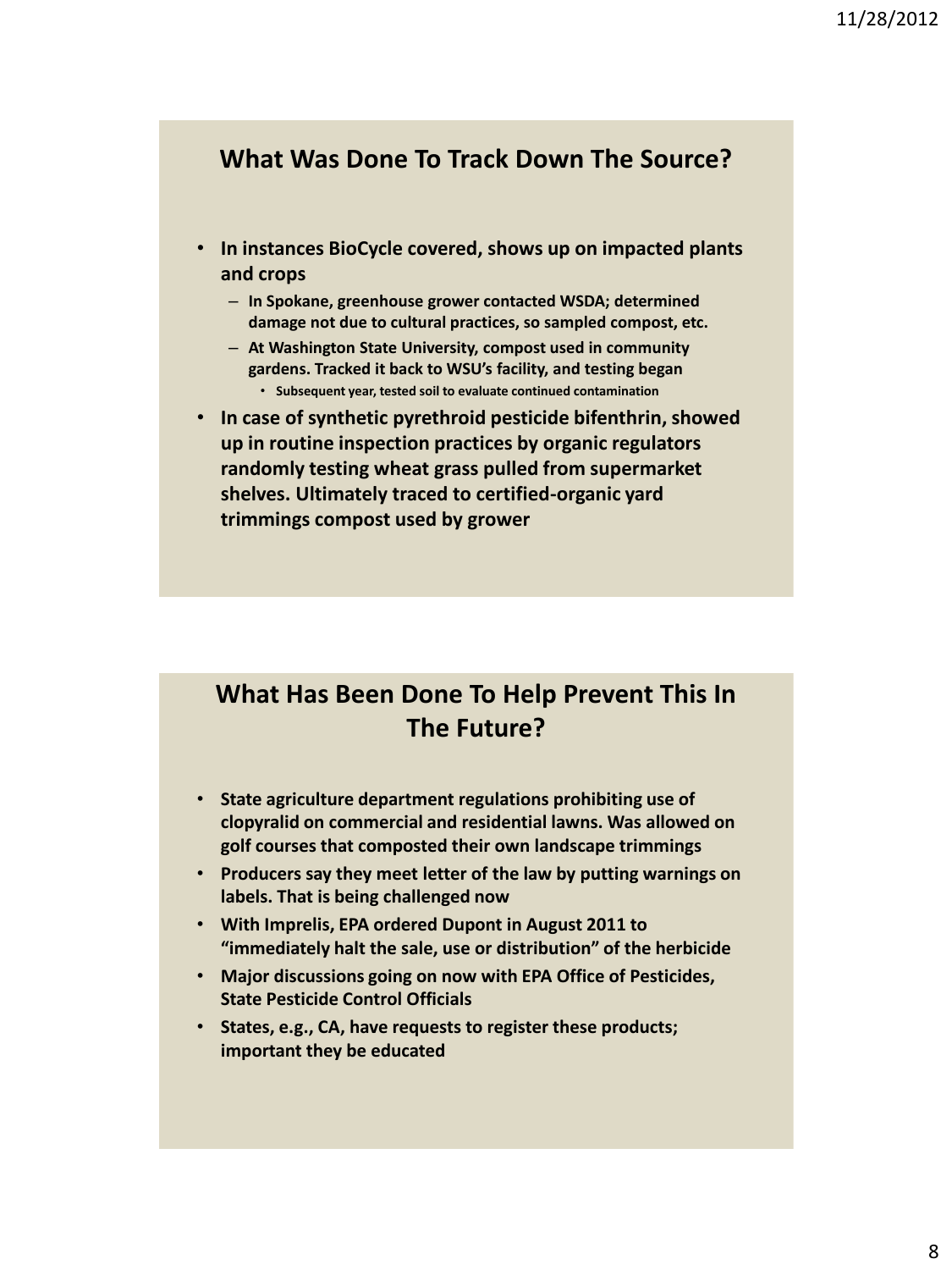# **Steps Composting Facility Should Take If Suspect Or Have Tested And Found Contaminants?**

- **Temporarily stop distribution of compost to end user markets impacted**
- **Sample and test**
- **Offer compensation to impacted end users**
- **Track source of contaminant and work to set up protocols to prevent it coming in with feedstocks**
- **Collaborate on growth trials and other testing programs with independent third party, e.g., university**
- **Be transparent**
- **Don't throw baby out with the bathwater — need compost**
- **Continued education and outreach, both with community, landscapers regulators, industry — and industry associations**
	- **Survey local landscapers and others about products they are using**
	- **If receiving manure, know potential sources of contaminants**

# **What Have We Learned From Impacted Composting Sites?**

- **Act immediately**
- **Establish good relationships with end users so they report impacts to composting facility**
- **Have rainy day fund to enable compensation of impacted end users, as well as do testing**
- **Establish small fee on end product sales to help fund testing, sampling on regular basis.**
- **Challenge the "establishment," in this case the producers and to a certain extent, USEPA — labels to "not compost" are NOT SUFFICIENT!!**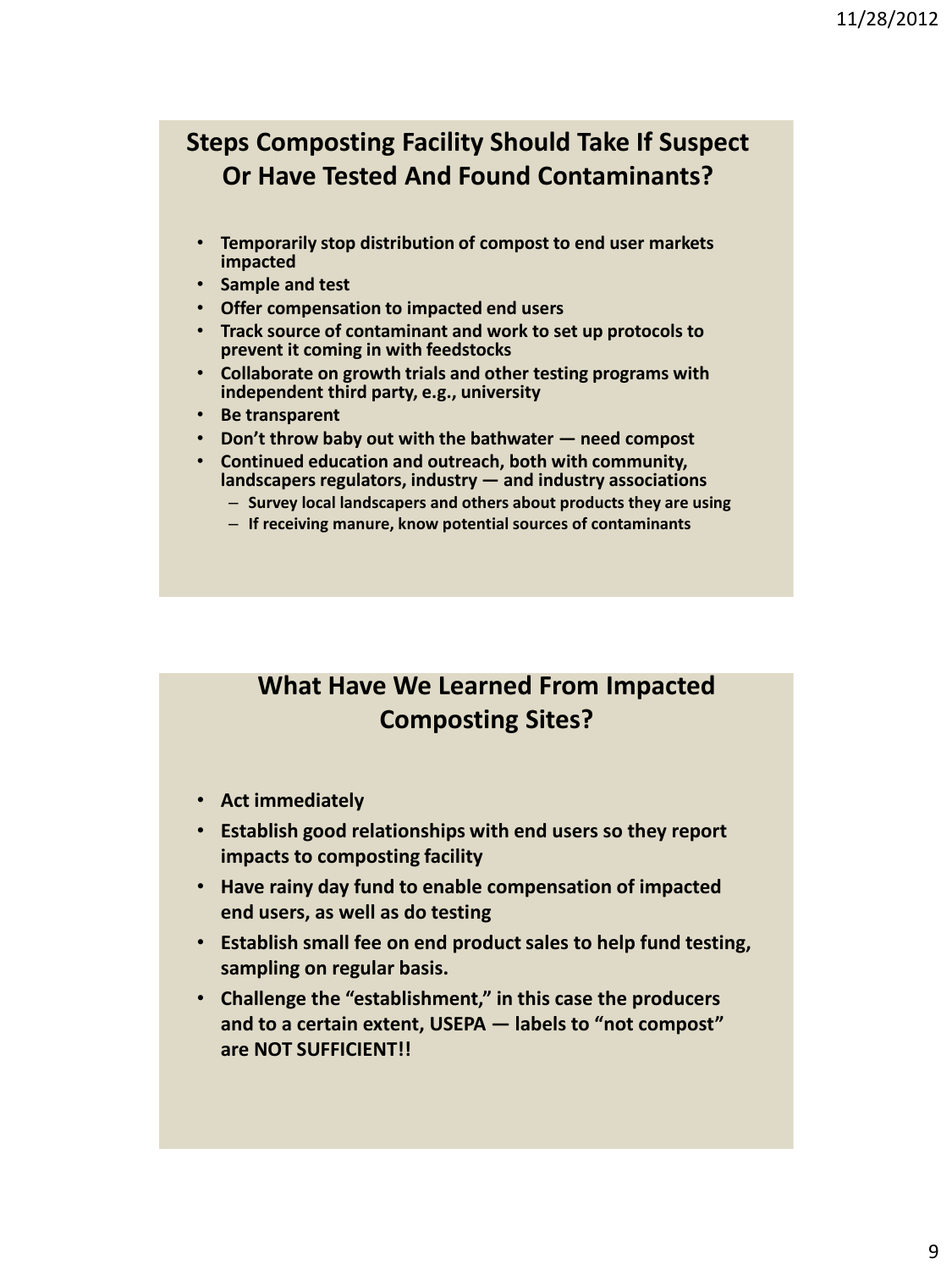# **Any Actions By EPA To Address?**

- **In discussions with chemical companies, composting association, state regulators and impacted composters about how to address current situation**
	- **Recognition that EPA pesticide lab may not be using correct test methods to detect clopyralid and similar herbicides in compost**
- **USEPA Brownfields Office actively engaged in urban soil remediation, urban agriculture** 
	- **Municipal brownfields agencies also very engaged**

#### **Final Thoughts**

- **Use science!!!**
- **Composting of municipal, commercial, agricultural and industrial organics must continue**

– **Contaminant issues have caused setbacks, but not closures**

- **Healthy soils are huge asset**
- **Extended producer responsibility**
	- **Producer labels are inadequate!!**